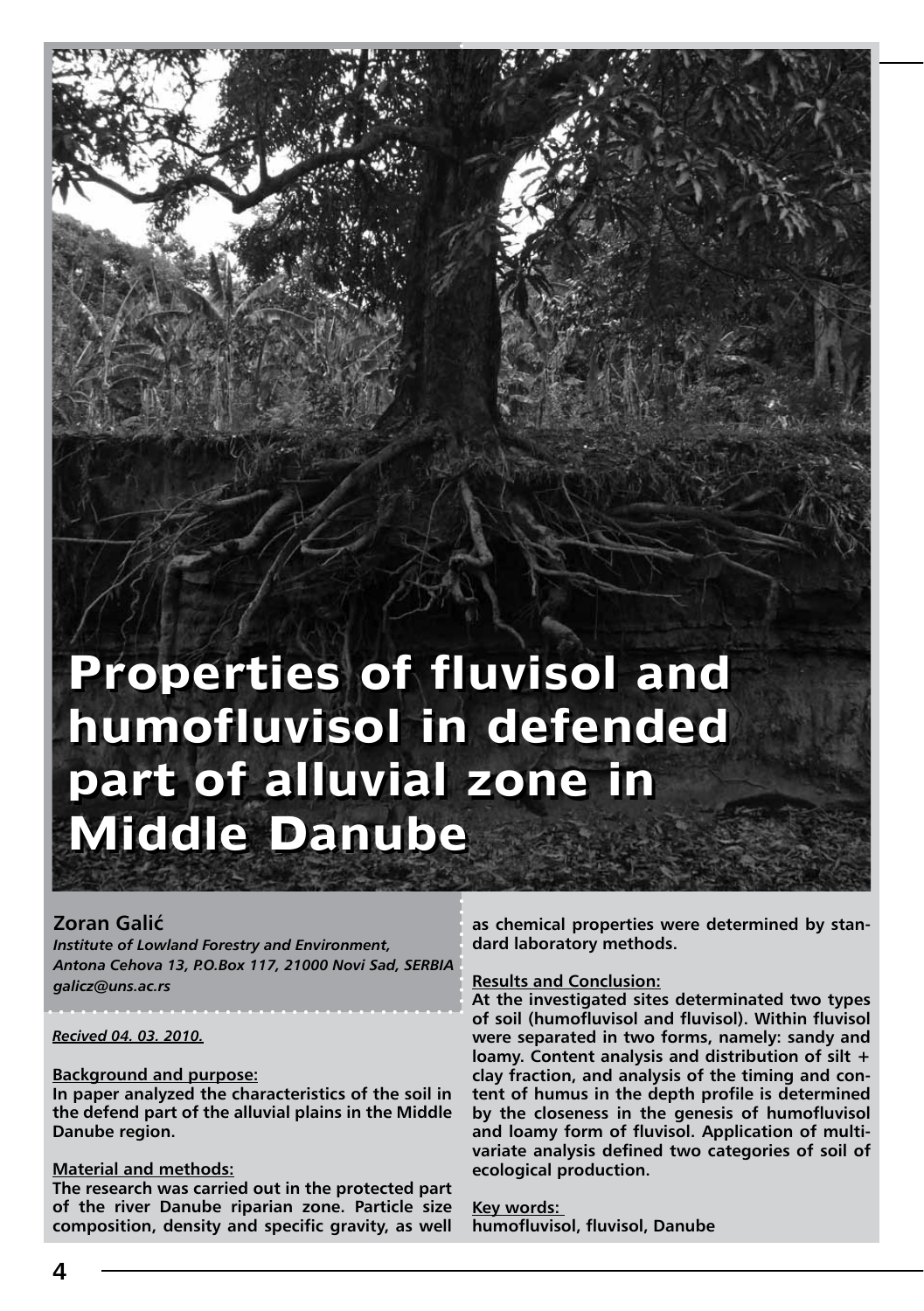# **Introduction**

Soil formation in the alluvial plains is conditioned by the river transport competency, fluvial sedimentation and by the dynamics of surface and ground waters. The process of fluvial sedimentation is a dynamic and irregular process in space and time, which results in sudden changes of textural compositions in the vertical sections of the profiles (1, 2, 3, 4) at short distances and a prominent micro-relief (5, 6, 7, 8, 9, 10). Different conditions of soil formation conditioned significant differences between soil types, but also between lower systematic units (variety and form).

Previous research shows that the presentation of simple analytical parameters does not reveal clearly enough the differences between soil types, and especially the lower systematic units, so a more reliable criterion is the diagnosis by the derived parameters, such as: supplies of humus, fraction silt + clay and available water (10, 11, 12).

All regions of the world experienced an extreme accelertion of dam-building activity (13). River regulation have impact on the hydrology of the forest sites (14).

Similar observations are reported from Austria (15), and from United States (16). Depending on the severity of the alteration of lowering the water table and reducing annual amplitude, hybrid poplar stands have exhibited reduced productivity. For this reason, special attention should be focused to the defended part of the alluvial plain, because of the absence of flooding. Defended areas in Central Danube Basin were flooded until 1928. After the construction of levees (dams) to protect from the Danube floods, these areas receive additional moisture only by groundwater.

The consequence is the changed direction of the pedogenetic process compared to the part of the alluvial plain affected by flooding, which causes the changes of site conditions.

The differences are seen in the vegetation type compared to the part of the alluvial plain influenced by additional moisture and flood and underground waters.

For this reason, the properties of different soil systematic units were compared based on analytical indicators of their physical and chemical characteristics, distribution of characteristics per profile depth and analysis of fertility elements.

# **Material and methods**

The research was carried out in the protected part of the river Danube riparian zone.

The study sample plots are situated in defended part of alluvial plain near Novi Sad in three poplar plantation. Particle size composition (%) was determined by the international B-pipette method with the preparation in sodium pyrophosphate; Soil



## *Figure 1*

particle classification in the particle size composition was based on Atterberg's classification; Specific gravity -Sp - (g/cm<sup>3</sup>) was determined after Albert Bogs by using xylole as the inert liquid; Soil density -Sv - (g/cm<sup>3</sup>) was determined in Kopecky cylinders volume 100 cm<sup>3</sup> (17).

Chemical characteristics were determined by laboratory research by the following methods: humus (%) after Turin modified by Simakov (18); reaction of soil solution was determined in  $H_2O$  and in KCl (19);<br>the contract of GCO the content of CaCO<sub>3</sub> was determined on Scheibler calcimeter.

Silt+clay and humus supply per hectare was calculated on basis of % and depth of each soil horizon depth and soil density.

# **RESULTS AND DISCUSSIONS**

In WRB (20) fluvisols accommodate genetically young, azonal soils in alluvial deposits.



## *Figure 2*

*Distribution of the fraction silt + clay per profile depth*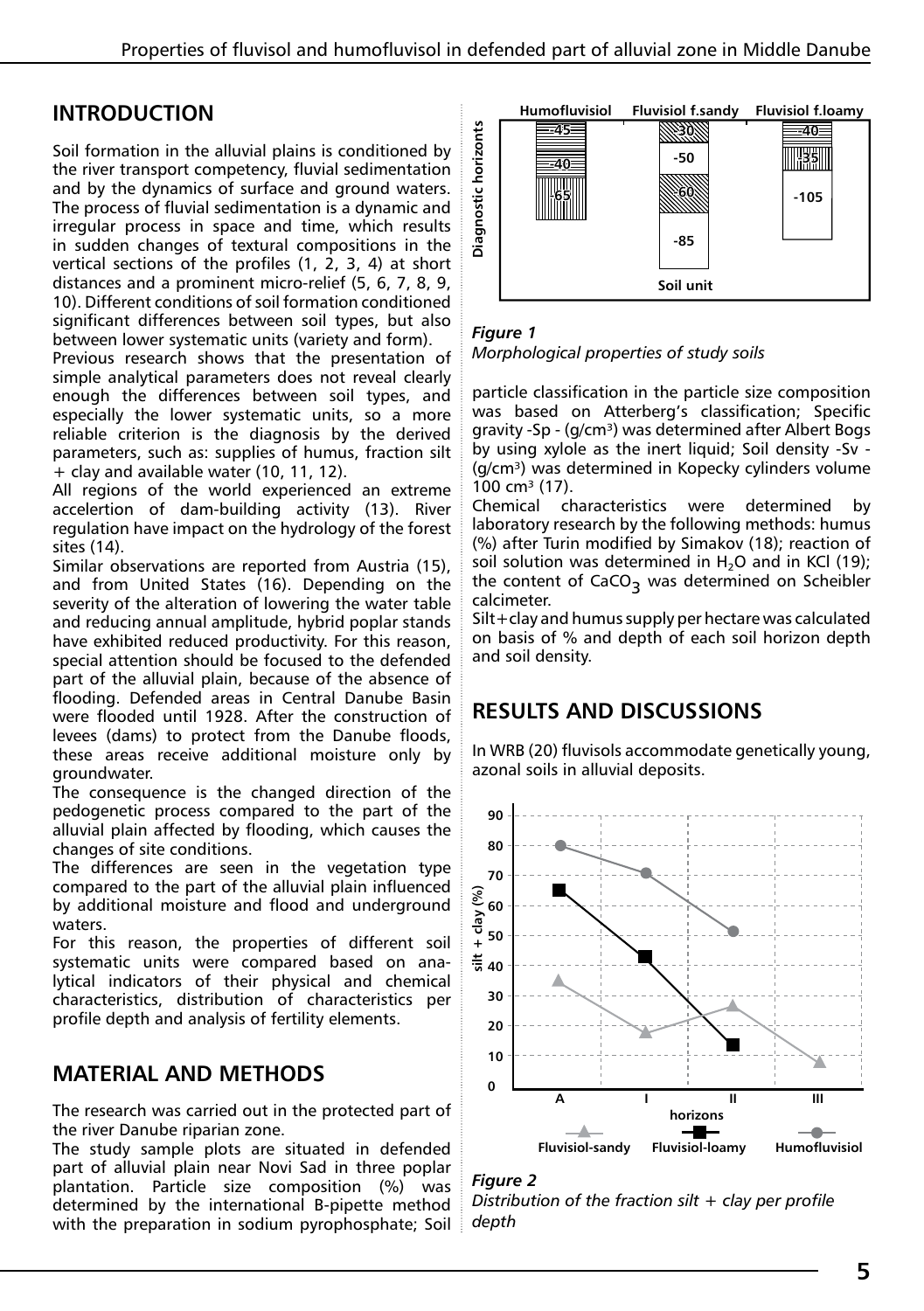Fluvisols occupy some 350 million ha worldwide, of which more than half are in the tropics (20).

Poplar cultivation demand a differentation on more soil unit. For this reason we still use a regional soil Classification.

According to Soil Classification (21), two types of soil were recorded in the study field multiclonal poplar plantations, i.e.: fluvisol (morphological structure Ap–I-IIGso–IIIGso-Gr and Ap-IGso-IIGso-Gr) and humofluvisol (morphological structure Ap - C - Gso - Gr). Based on the above Soil Classification, two fluvisol forms were singled out based on the contents of the fraction silt  $+$  clay.

Based on the contents of these fractions, a sandy form (21.2 %) and a loamy form (39.8 %) of fluvisol were differentiated. The content of the fraction silt  $+$  clay in the sandy form has a discontinuous distribution per profile, which confirms the marked process of fluvial sedimentation in this form of fluvisol in the past. In the loamy form of fluvisol, the content of this fraction decreases regularly with depth, which indicates that the process of fluvial sedimentation was more steady and similar to the sedimentation process in humofluvisol (Figure 2).

Along with the content and distribution of the fraction  $silt + clay$  per profile depth, soil differentiation and diagnosis can also be based on the content and distribution of organic matter in the profile (11).

The average content of humus was the highest in humofluvisol, and the lowest in the sandy form of fluvisol. The analysis of humus content in the profile cross section shows that it decreases regularly with depth in the loamy form of fluvisol and in humofluvisol, which indicates a humus accumulation type of distribution of organic matter in the profile and a close genetic relation of these two systematic units of soil (Figure 3). However, in sandy fluvisol, the distribution of organic matter is conditioned by the discontinuity of the fraction silt  $+$  clay, as reported by Ivanisević et al (11).



*Figure 3 Humus distribution per profile depth*



The above statement is also confirmed by the distribution of the supply of the fraction silt  $+$  clay and humus in the profile cross section.

The supply of silt  $+$  clay in humofluvisol was 13144 t/ ha, in loamy fluvisol 7164 t/ha, in sandy fluvisol 5477 t/ha.

The results agree with the previous research by Ivanisevic (22) who reported for humofluvisol the supply of more than 10000 t/ha, loamy fluvisol between 6500 and 8000 t/ha, and sandy fluvisol - less than 6500 t/ha. The supply of humus in humofluvisol was 335 t/ha, in loamy fluvisol 314 t/ha, and in sandy fluvisol 119 t/ha. These supplies agree with the previous research, as it was assessed that in the soils of the Middle Danube Basin the reserves of humus in humofluvisol were above 350 t/ha, in loamy fluvisol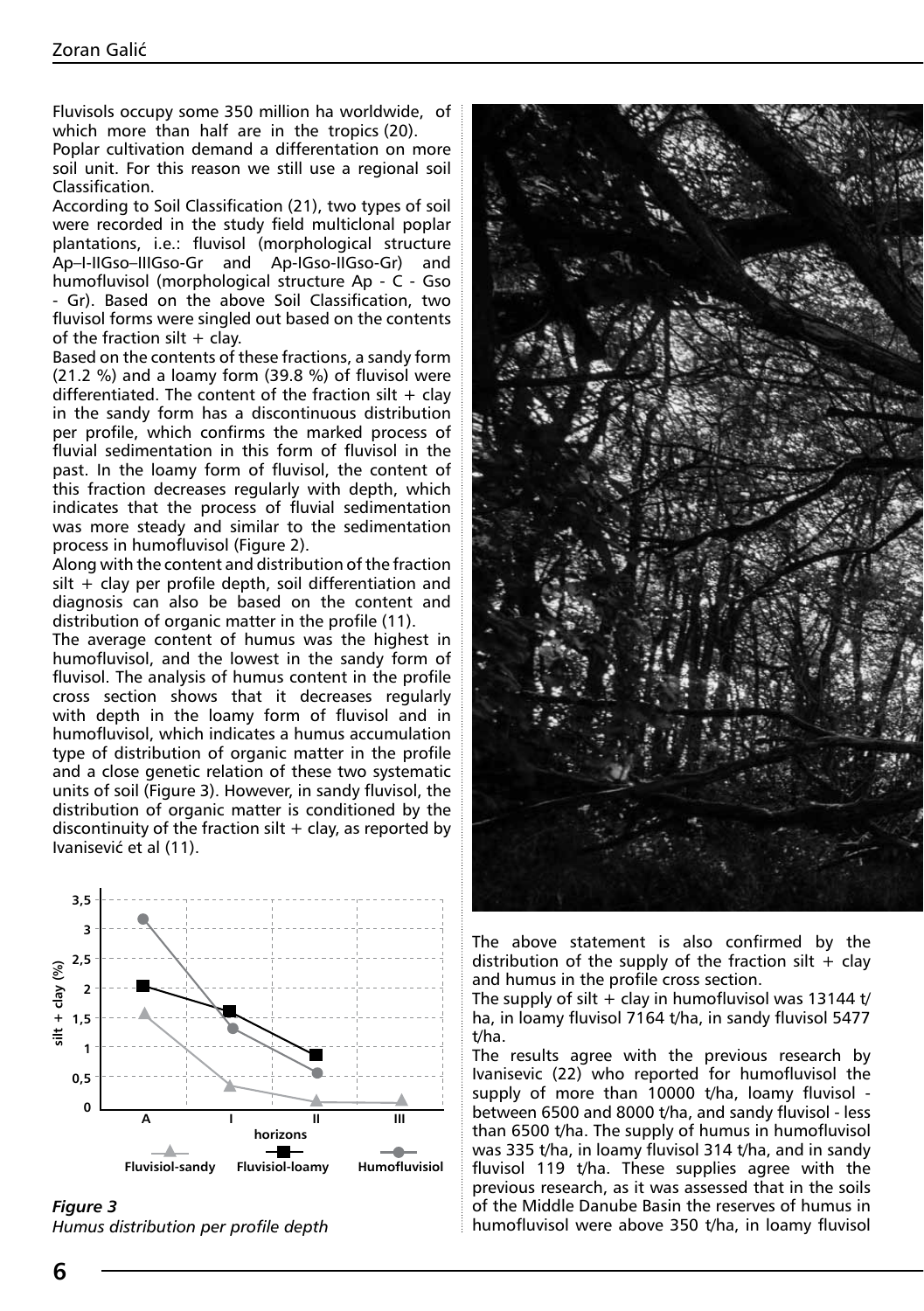

from 250 to 300 t/ha, and in sandy fluvisol - less than 250 t/ha. The systematic units of the study soil were categorised by cluster analysis (Figure 4) and the groupings of individual layers of the study soil were compared (Figure 5).

Cluster analysis confirmed the grouping of loamy fluvisol and humofluvisol at short distances, which means that these soil systematic units are in a close evolution-genetic relation. In addition, this paper deals with the character of relations of individual layers in study soils.

This indicates the interrelationship (closeness) of individual process of soil formation, which are in a way reflected in the values of physical and chemical properties.Based on the cluster analysis dendrogram of the study soil horizons and layers (Figure 5) it was



## *Figure 4*

*Cluster analysis dendrogram of the study soil systematic units*

concluded that the processes of soil formation were close in loamy fluvisol and in humofluvisol.

This conclusion is supported by the grouping of humus accumulation horizons at short distances. The same Figure also shows that the conditions of soil formation of sandy fluvisol differed from the conditions in the two previously mentioned soil systematic units.

The Figure also shows the irregular grouping of layers and horizons below the humus accumulation horizon, which can be explained by the nature of soil formation in the alluvial plain.

The conditions of plant development deteriorated with soil depth which confirms the research by Zivanov (6) who reported that the depth of the profile from 30 to 150 cm is very important for poplar growing.



## *Figure 5*

*Cluster analysis dendrogram of the study soil horizons and layers (1\* humofluvisol 2\* sandy fluvisol 3\* loamy fluvisol)*